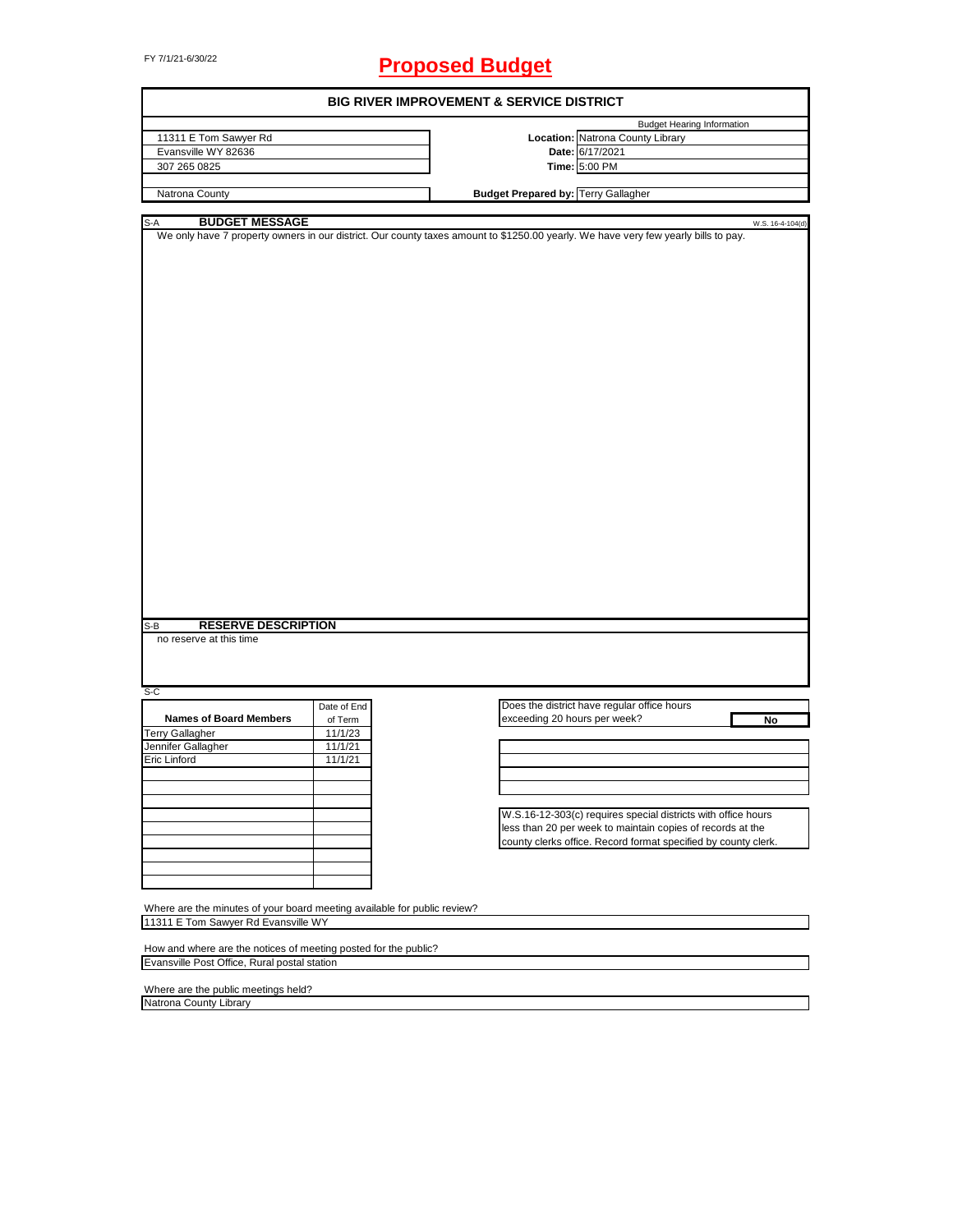#### **PROPOSED BUDGET SUMMARY**

|       | <b>OVERVIEW</b>                                             | 2019-2020<br>Actual | 2020-2021<br>Estimated | 2021-2022<br>Proposed | Pending<br>Approval |
|-------|-------------------------------------------------------------|---------------------|------------------------|-----------------------|---------------------|
| $S-1$ | <b>Total Budgeted Expenditures</b>                          | \$0                 | \$0                    | \$130                 |                     |
| $S-2$ | <b>Total Principal to Pay on Debt</b>                       | \$0                 | \$0                    |                       |                     |
| $S-3$ | <b>Total Change to Restricted Funds</b>                     | \$0                 | \$0                    |                       |                     |
|       |                                                             |                     |                        |                       |                     |
| $S-4$ | <b>Total General Fund and Forecasted Revenues Available</b> | \$0                 | \$0                    | \$7,881               |                     |
|       |                                                             |                     |                        |                       |                     |
| $S-5$ | Amount requested from County Commissioners                  | \$0                 | \$0                    | \$1,250               |                     |
|       |                                                             |                     |                        |                       |                     |
| $S-6$ | <b>Additional Funding Needed:</b>                           |                     |                        |                       |                     |

| <b>REVENUE SUMMARY</b> |                                              | 2019-2020 | 2020-2021      | 2021-2022                                | Pending                                                                                                                                                                                                                              |
|------------------------|----------------------------------------------|-----------|----------------|------------------------------------------|--------------------------------------------------------------------------------------------------------------------------------------------------------------------------------------------------------------------------------------|
|                        |                                              | Actual    | Estimated      | Proposed                                 | Approval                                                                                                                                                                                                                             |
|                        |                                              |           |                |                                          |                                                                                                                                                                                                                                      |
| $S-7$                  | <b>Operating Revenues</b>                    | \$0       | \$0            | \$0                                      | en 1999.<br>Statistike en statistike en delta statistike en statistike en statistike en statistike en statistike en statis<br>Statistike en statistike en statistike en statistike en statistike en statistike en statistike en stat |
| $S-8$                  | Tax levy (From the County Treasurer)         | \$0       | \$0            | \$1,250                                  | a katika kulongan katika kulongan aktika kulongan aktika kulongan aktika kulongan aktika kulongan aktika kulon<br>Katika kulongan aktika kulongan aktika kulongan aktika kulongan aktika kulongan aktika kulongan aktika kulonga     |
| $S-9$                  | <b>Government Support</b>                    | \$0       | \$0            | \$0                                      | en de la falsa<br>Maria                                                                                                                                                                                                              |
| $S-10$                 | Grants                                       | \$0       | \$0            | \$0                                      | en en de familie (d. 1917).<br>Altres de families (d. 1918).<br>Altres de families (d. 1918).                                                                                                                                        |
| $S-11$                 | Other County Support (Not from Co. Treas.)   | \$0       | \$0            | \$0                                      |                                                                                                                                                                                                                                      |
| $S-12$                 | <b>Miscellaneous</b>                         | \$0       | \$0            | \$3                                      | e de la construcción de la construcción de la construcción de la construcción de la construcción de la constru                                                                                                                       |
| $S-13$                 | <b>Other Forecasted Revenue</b>              | \$0       | \$0            | \$0                                      |                                                                                                                                                                                                                                      |
| $S-14$                 | <b>Total Revenue</b>                         | \$0       | \$0            | \$1,253                                  | <u>Maria B</u>                                                                                                                                                                                                                       |
| FY 7/1/21-6/30/22      |                                              |           |                | BIG RIVER IMPROVEMENT & SERVICE DISTRICT |                                                                                                                                                                                                                                      |
|                        |                                              | 2019-2020 | 2020-2021      | 2021-2022                                | Pending                                                                                                                                                                                                                              |
|                        | <b>EXPENDITURE SUMMARY</b>                   | Actual    | Estimated      | Proposed                                 | Approval                                                                                                                                                                                                                             |
|                        |                                              |           |                |                                          |                                                                                                                                                                                                                                      |
| $S-15$                 | <b>Capital Outlay</b>                        | \$0       | \$0            | \$0                                      | enne<br>Gallia                                                                                                                                                                                                                       |
| $S-16$                 | Interest and Fees On Debt                    | \$0       | \$0            | \$0                                      | enne<br>Mille                                                                                                                                                                                                                        |
| $S-17$                 | <b>Administration</b>                        | \$0       | \$0            | \$30                                     | en de filosofon de filosofon de filosofon de filosofon de filosofon de filosofon de filosofon de filosofon de<br>Filosofon de filosofon de filosofon de filosofon de filosofon de filosofon de filosofon de filosofon de filoso      |
| $S-18$                 | <b>Operations</b>                            | \$0       | \$0            | \$0                                      | en de la familie de la familie de la familie de la familie de la familie de la familie de la familie de la fa<br>Constitution de la familie de la familie de la familie de la familie de la familie de la familie de la familie      |
| $S-19$                 | <b>Indirect Costs</b>                        | \$0       | \$0            | \$100                                    | a Maria B                                                                                                                                                                                                                            |
| <b>S-20R</b>           | <b>Expenditures paid by Reserves</b>         | \$0       | \$0            | \$0                                      | en 1999.<br>Statistik                                                                                                                                                                                                                |
| $S-20$                 | <b>Total Expenditures</b>                    | \$0       | \$0            | \$130                                    | en en de la format de la format de la format de la format de la format de la format de la format de la format<br>En la format de la format de la format de la format de la format de la format de la format de la format de la       |
|                        |                                              |           |                |                                          |                                                                                                                                                                                                                                      |
|                        | <b>DEBT SUMMARY</b>                          | 2019-2020 | 2020-2021      | 2021-2022                                | Pending                                                                                                                                                                                                                              |
|                        |                                              | Actual    | Estimated      | Proposed                                 | Approval                                                                                                                                                                                                                             |
|                        |                                              |           |                |                                          |                                                                                                                                                                                                                                      |
| $S-21$                 | <b>Principal Paid on Debt</b>                | \$0       | \$0            | \$0                                      | ellistik<br>Martin                                                                                                                                                                                                                   |
|                        |                                              |           |                |                                          |                                                                                                                                                                                                                                      |
|                        | <b>CASH AND INVESTMENTS</b>                  | 2019-2020 | 2020-2021      | 2021-2022                                | Pending                                                                                                                                                                                                                              |
|                        |                                              | Actual    | Estimated      | Proposed                                 | Approval                                                                                                                                                                                                                             |
| $S-22$                 | <b>TOTAL GENERAL FUNDS</b>                   | \$0       | \$0            | \$6,628                                  | <u>till fra</u>                                                                                                                                                                                                                      |
|                        |                                              |           |                |                                          |                                                                                                                                                                                                                                      |
|                        | <b>Summary of Reserve Funds</b>              |           |                |                                          |                                                                                                                                                                                                                                      |
| $S-23$                 | <b>Beginning Balance in Reserve Accounts</b> |           |                |                                          |                                                                                                                                                                                                                                      |
| $S-24$                 | a. Sinking and Debt Service Funds            | \$0       | \$0            | \$0                                      |                                                                                                                                                                                                                                      |
| $S-25$                 | b. Reserves                                  | \$0       | \$0            | \$0                                      |                                                                                                                                                                                                                                      |
| $S-26$                 | c. Bond Funds                                | \$0       | \$0            | \$0                                      | e de la composición de la composición de la composición de la composición de la composición de la composición<br>Campo de la composición de la composición de la composición de la composición de la composición de la composic      |
|                        | Total Reserves (a+b+c)                       | \$0       | S <sub>0</sub> | $\overline{50}$                          | en de la familie de la familie de la familie de la familie de la familie de la familie de la familie de la fam<br>Concelle de la familie de la familie de la familie de la familie de la familie de la familie de la familie de      |
| $S-27$                 | Amount to be added                           |           |                |                                          |                                                                                                                                                                                                                                      |
| $S-28$                 | a. Sinking and Debt Service Funds            | \$0       | \$0            | \$0                                      |                                                                                                                                                                                                                                      |
| $S-29$                 | b. Reserves                                  | \$0       | \$0            | \$0                                      | e de la composición de la composición de la composición de la composición de la composición de la composición<br>Campo de la composición de la composición de la composición de la composición de la composición de la composic      |
| $S-30$                 | c. Bond Funds                                | \$0       | \$0            | \$0                                      |                                                                                                                                                                                                                                      |
|                        | Total to be added (a+b+c)                    | \$0       | \$0            | \$0                                      | en de la f                                                                                                                                                                                                                           |
|                        |                                              |           |                |                                          |                                                                                                                                                                                                                                      |
| $S-31$                 | <b>Subtotal</b>                              | \$0       | \$0            | \$0                                      | en de la familie de la familie de la familie de la familie de la familie de la familie de la familie de la fam<br>Constitution de la familie de la familie de la familie de la familie de la familie de la familie de la familie     |
| $S-32$                 | Less Total to be spent                       | \$0       | \$0            | \$0                                      | en en de la familie de la familie de la familie de la familie de la familie de la familie de la familie de la<br>Constitution de la familie de la familie de la familie de la familie de la familie de la familie de la familie      |
| $S-33$                 | TOTAL RESERVES AT END OF FISCAL YEAR         | \$0       | \$0            | \$0                                      | en de la familie de la familie de la familie de la familie de la familie de la familie de la familie de la fa<br>De la familie de la familie de la familie de la familie de la familie de la familie de la familie de la famili      |
|                        |                                              |           |                |                                          | <b>End of Summary</b>                                                                                                                                                                                                                |

*Budget Officer / District Official (if not same as "Submitted by")*

Date adopted by Special District

Evansville WY 82636 **DISTRICT ADDRESS:** 11311 E Tom Sawyer Rd **PREPARED BY: Terry Gallagher** PREPARED BY: Terry Gallagher

**DISTRICT PHONE:** 307 265 0825

1/23/19 *Form approved by Wyoming Department of Audit, Public Funds Division Prepared in compliance with the Uniform Municipal Fiscal Procedures Act (W.S. 16-4-101 through 124) as it applies.*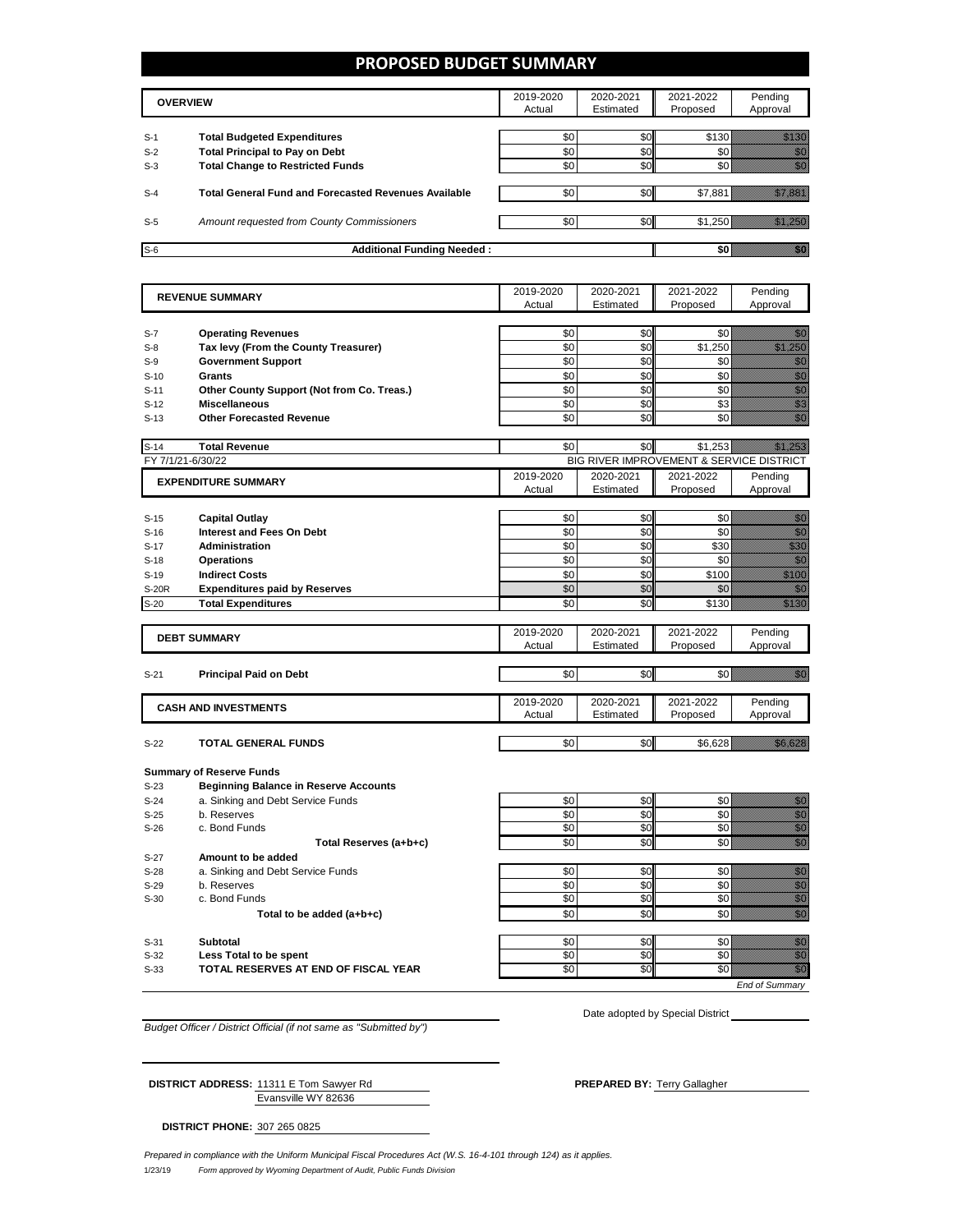BIG RIVER IMPROVEMENT & SERVICE DISTRICT

**NAME OF DISTRICT/BOARD**

**FYE** 6/30/2022

|                    | <b>PROPERTY TAXES AND ASSESSMENTS</b>          |                                 |                     |                        |                       |                                                                                                                                                                                                                                      |
|--------------------|------------------------------------------------|---------------------------------|---------------------|------------------------|-----------------------|--------------------------------------------------------------------------------------------------------------------------------------------------------------------------------------------------------------------------------------|
|                    |                                                |                                 |                     |                        |                       |                                                                                                                                                                                                                                      |
|                    |                                                | <b>DOA Chart</b><br>of Accounts | 2019-2020<br>Actual | 2020-2021<br>Estimated | 2021-2022<br>Proposed | Pending<br>Approval                                                                                                                                                                                                                  |
| $R-1$              | <b>Property Taxes and Assessments Received</b> |                                 |                     |                        |                       |                                                                                                                                                                                                                                      |
| $R - 1.1$          | Tax Levy (From the County Treasurer)           | 4001<br>4005                    |                     |                        | \$1,250               |                                                                                                                                                                                                                                      |
| $R-1.2$            | Other County Support (see note on the right)   |                                 |                     |                        |                       |                                                                                                                                                                                                                                      |
|                    | <b>FORECASTED REVENUE</b>                      |                                 |                     |                        |                       |                                                                                                                                                                                                                                      |
|                    |                                                |                                 |                     |                        |                       |                                                                                                                                                                                                                                      |
|                    |                                                | <b>DOA Chart</b><br>of Accounts | 2019-2020<br>Actual | 2020-2021<br>Estimated | 2021-2022<br>Proposed | Pending<br>Approval                                                                                                                                                                                                                  |
| $R-2$              | <b>Revenues from Other Governments</b>         |                                 |                     |                        |                       |                                                                                                                                                                                                                                      |
| $R - 2.1$          | State Aid                                      | 4211                            |                     |                        |                       |                                                                                                                                                                                                                                      |
|                    | R-2.2 Additional County Aid (non-treasurer)    | 4237                            |                     |                        |                       |                                                                                                                                                                                                                                      |
|                    | R-2.3 City (or Town) Aid                       | 4237                            |                     |                        |                       |                                                                                                                                                                                                                                      |
| $R - 2.4$          | Other (Specify)                                | 4237                            |                     |                        |                       |                                                                                                                                                                                                                                      |
| $R - 2.5$          | <b>Total Government Support</b>                |                                 | \$0                 | \$0                    | \$0                   | e de la composición de la composición de la composición de la composición de la composición de la composición<br>Composición                                                                                                         |
| $R-3$              | <b>Operating Revenues</b>                      |                                 |                     |                        |                       |                                                                                                                                                                                                                                      |
| $R - 3.1$          | <b>Customer Charges</b>                        | 4300                            |                     |                        |                       |                                                                                                                                                                                                                                      |
|                    | R-3.2 Sales of Goods or Services               | 4300                            |                     |                        |                       |                                                                                                                                                                                                                                      |
|                    | R-3.3 Other Assessments                        | 4503                            |                     |                        |                       |                                                                                                                                                                                                                                      |
| $R - 3.4$          | <b>Total Operating Revenues</b>                |                                 | $\sqrt{6}$          | \$0                    | \$0                   | en de la falsa<br>Alta de la falsa de la falsa de la falsa de la falsa de la falsa de la falsa de la falsa de la fa<br>Falsa de la falsa de la falsa de la falsa de la falsa de la falsa de la falsa de la falsa de la falsa de la f |
| $R-4$<br>$R - 4.1$ | Grants<br><b>Direct Federal Grants</b>         |                                 |                     |                        |                       |                                                                                                                                                                                                                                      |
|                    | R-4.2 Federal Grants thru State Agencies       | 4201<br>4201                    |                     |                        |                       |                                                                                                                                                                                                                                      |
|                    | R-4.3 Grants from State Agencies               | 4211                            |                     |                        |                       |                                                                                                                                                                                                                                      |
| $R - 4.4$          | <b>Total Grants</b>                            |                                 | $\overline{60}$     | \$0                    | $\overline{60}$       | en de la familie de la familie de la familie de la familie de la familie de la familie de la familie de la fam<br>Constituit de la familie de la familie de la familie de la familie de la familie de la familie de la familie d     |
| $R-5$              | <b>Miscellaneous Revenue</b>                   |                                 |                     |                        |                       |                                                                                                                                                                                                                                      |
| $R - 5.1$          | Interest                                       | 4501                            |                     |                        | \$3                   | en de la familie de la familie de la familie de la familie de la familie de la familie de la familie de la fam<br>Constituit de la familie de la familie de la familie de la familie de la familie de la familie de la familie d     |
|                    | R-5.2 Other: Specify                           | 4500                            |                     |                        |                       |                                                                                                                                                                                                                                      |
| $R - 5.3$          | Other: Additional                              |                                 |                     |                        |                       |                                                                                                                                                                                                                                      |
| $R - 5.4$          | <b>Total Miscellaneous</b>                     |                                 | \$0                 | \$0                    | \$3                   | en de la familie de la familie de la familie de la familie de la familie de la familie de la familie de la fa<br>Constituit de la familie de la familie de la familie de la familie de la familie de la familie de la familie d      |
| $R - 5.5$          | <b>Total Forecasted Revenue</b>                |                                 | $\overline{50}$     | \$0                    | $\sqrt{3}$            | eri<br>Mala                                                                                                                                                                                                                          |
| $R-6$              | <b>Other Forecasted Revenue</b>                |                                 |                     |                        |                       |                                                                                                                                                                                                                                      |
| $R-6.1$            | a. Other past due as estimated by Co. Treas.   | 4004                            |                     |                        |                       |                                                                                                                                                                                                                                      |
| $R-6.2$            | b. Other forecasted revenue (specify):         |                                 |                     |                        |                       |                                                                                                                                                                                                                                      |
| $R-6.3$            |                                                | 4500                            |                     |                        |                       |                                                                                                                                                                                                                                      |
| $R-6.4$            |                                                | 4500                            |                     |                        |                       |                                                                                                                                                                                                                                      |
| $R-6.5$            |                                                |                                 |                     |                        |                       |                                                                                                                                                                                                                                      |
| $R-6.6$            | Total Other Forecasted Revenue (a+b)           |                                 | \$0                 | \$0                    | \$0                   | en de la familie de la familie de la familie de la familie de la familie de la familie de la familie de la fa<br>Constitution de la familie de la familie de la familie de la familie de la familie de la familie de la familie      |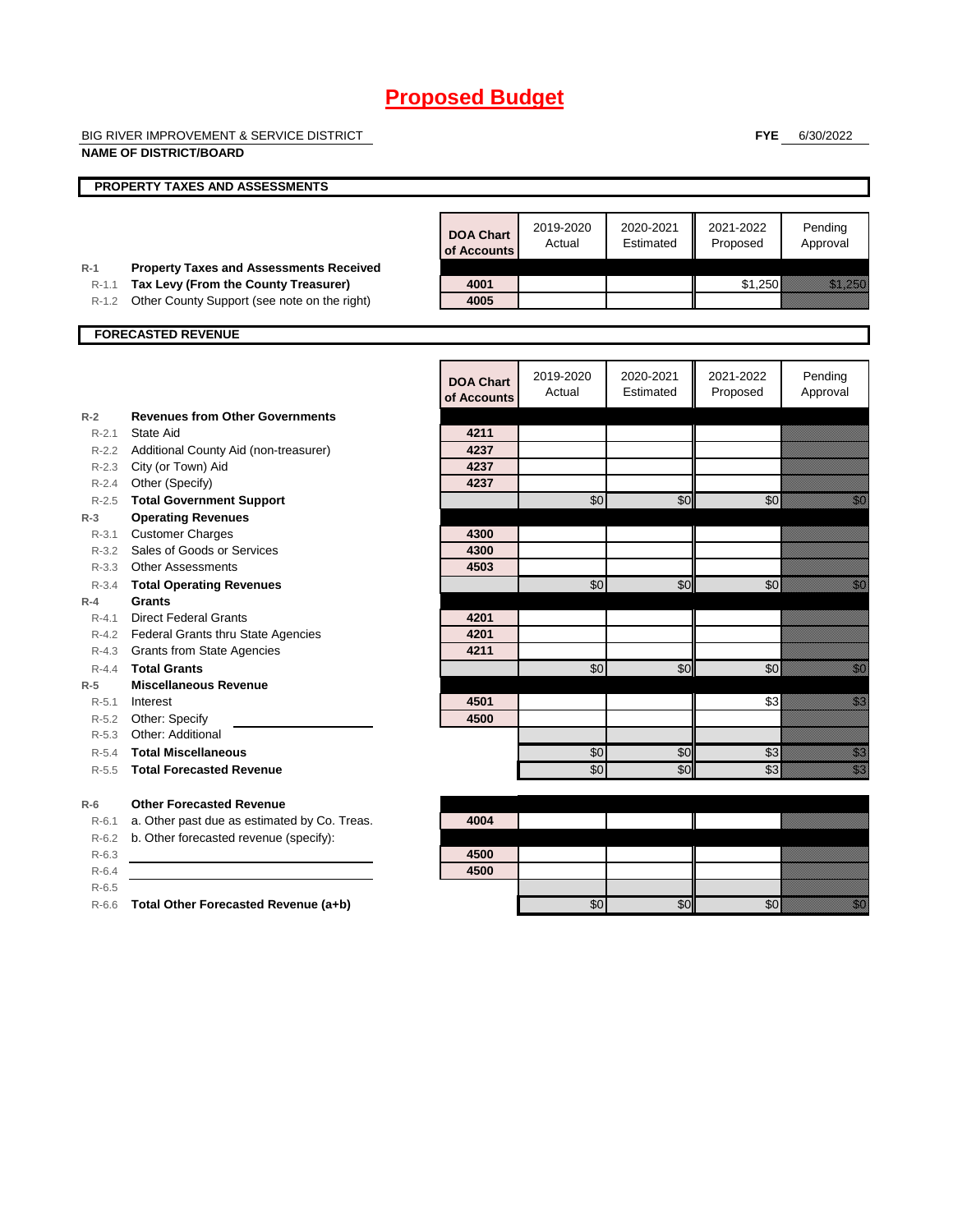#### **CAPITAL OUTLAY BUDGET**

|           |                             | <u>ui nuuu</u> |
|-----------|-----------------------------|----------------|
| E-1       | <b>Capital Outlay</b>       |                |
| $E - 1.1$ | <b>Real Property</b>        | 6201           |
| $E - 1.2$ | Vehicles                    | 6210           |
| $E-1.3$   | Office Equipment            | 6211           |
| $E - 1.4$ | Other (Specify)             |                |
| $E - 1.5$ |                             | 6200           |
| $E-1.6$   |                             | 6200           |
| $E-1.7$   |                             |                |
| $E - 1.8$ | <b>TOTAL CAPITAL OUTLAY</b> |                |
|           |                             |                |

| <b>DOA Chart</b><br>of Accounts | 2019-2020<br>Actual | 2020-2021<br>Estimated | 2021-2022<br>Proposed | Pending<br>Approval |
|---------------------------------|---------------------|------------------------|-----------------------|---------------------|
|                                 |                     |                        |                       |                     |
| 6201                            |                     |                        |                       |                     |
| 6210                            |                     |                        |                       |                     |
| 6211                            |                     |                        |                       |                     |
|                                 |                     |                        |                       |                     |
| 6200                            |                     |                        |                       |                     |
| 6200                            |                     |                        |                       |                     |
|                                 |                     |                        |                       |                     |
|                                 | \$0                 | ¢٬                     |                       |                     |

#### **ADMINISTRATION BUDGET**

|           |                                      | <b>DOA Chart</b><br>of Accounts | 2019-2020<br>Actual | 2020-2021<br>Estimated | 2021-2022<br>Proposed | Pending<br>Approval               |
|-----------|--------------------------------------|---------------------------------|---------------------|------------------------|-----------------------|-----------------------------------|
| $E-2$     | <b>Personnel Services</b>            |                                 |                     |                        |                       |                                   |
| $E - 2.1$ | Administrator                        | 7002                            |                     |                        |                       |                                   |
| $E - 2.2$ | Secretary                            | 7003                            |                     |                        |                       |                                   |
| $E - 2.3$ | Clerical                             | 7004                            |                     |                        |                       |                                   |
| $E - 2.4$ | Other (Specify)                      |                                 |                     |                        |                       |                                   |
| $E-2.5$   |                                      | 7005                            |                     |                        |                       |                                   |
| $E - 2.6$ |                                      | 7005                            |                     |                        |                       |                                   |
| $E - 2.7$ |                                      |                                 |                     |                        |                       |                                   |
| $E-3$     | <b>Board Expenses</b>                |                                 |                     |                        |                       |                                   |
| $E - 3.1$ | Travel                               | 7011                            |                     |                        |                       |                                   |
| $E - 3.2$ | Mileage                              | 7012                            |                     |                        |                       |                                   |
| $E - 3.3$ | Other (Specify)                      |                                 |                     |                        |                       |                                   |
| $E - 3.4$ |                                      | 7013                            |                     |                        |                       |                                   |
| $E-3.5$   |                                      | 7013                            |                     |                        |                       |                                   |
| $E - 3.6$ |                                      |                                 |                     |                        |                       |                                   |
| $E-4$     | <b>Contractual Services</b>          |                                 |                     |                        |                       |                                   |
| $E - 4.1$ | Legal                                | 7021                            |                     |                        |                       |                                   |
| $E - 4.2$ | Accounting/Auditing                  | 7022                            |                     |                        |                       |                                   |
| $E - 4.3$ | Other (Specify)                      |                                 |                     |                        |                       |                                   |
| $E-4.4$   |                                      | 7023                            |                     |                        |                       |                                   |
| $E-4.5$   |                                      | 7023                            |                     |                        |                       |                                   |
| $E-4.6$   |                                      |                                 |                     |                        |                       |                                   |
| $E-5$     | <b>Other Administrative Expenses</b> |                                 |                     |                        |                       |                                   |
| $E - 5.1$ | <b>Office Supplies</b>               | 7031                            |                     |                        | \$30                  | <u>i k</u>                        |
| $E - 5.2$ | Office equipment, rent & repair      | 7032                            |                     |                        |                       |                                   |
| $E - 5.3$ | Education                            | 7033                            |                     |                        |                       |                                   |
| $E - 5.4$ | Registrations                        | 7034                            |                     |                        |                       |                                   |
| $E-5.5$   | Other (Specify)                      |                                 |                     |                        |                       |                                   |
| $E - 5.6$ |                                      | 7035                            |                     |                        |                       |                                   |
| $E - 5.7$ |                                      | 7035                            |                     |                        |                       |                                   |
| $E - 5.8$ |                                      |                                 |                     |                        |                       |                                   |
| $E-6$     | <b>TOTAL ADMINISTRATION</b>          |                                 | \$0                 | \$0                    | \$30                  | a katika katika katika katika ali |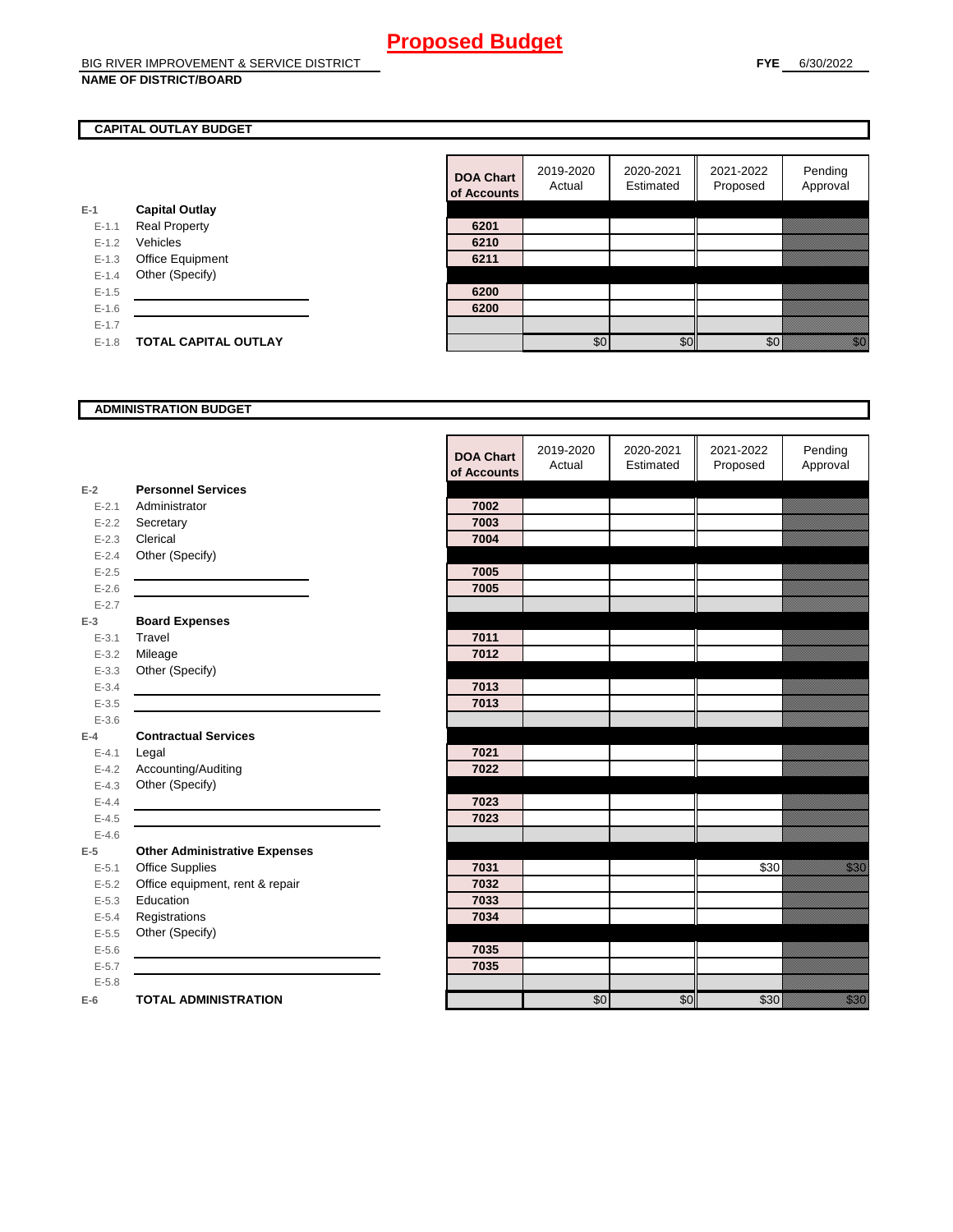#### **OPERATIONS BUDGET**

| Pending<br>2019-2020<br>2020-2021<br>2021-2022<br><b>DOA Chart</b><br>Estimated<br>Proposed<br>Approval<br>Actual<br>of Accounts<br><b>Personnel Services</b><br>$E-7$<br>Wages--Operations<br>7202<br>$E - 7.1$<br><b>Service Contracts</b><br>7203<br>$E - 7.2$<br>Other (Specify)<br>$E - 7.3$<br>7204<br>$E - 7.4$<br>$E - 7.5$<br>7204<br>$E - 7.6$<br><b>Travel</b><br>$E-8$<br>Mileage<br>7211<br>$E - 8.1$<br>Other (Specify)<br>$E - 8.2$<br>$E - 8.3$<br>7212<br>$E - 8.4$<br>7212<br>$E - 8.5$<br><b>Operating supplies (List)</b><br>$E-9$<br>$E-9.1$<br>7220<br>$E - 9.2$<br>7220<br>7220<br>$E - 9.3$<br>7220<br>$E - 9.4$<br>$E-9.5$<br><b>Program Services (List)</b><br>$E-10$<br>7230<br>$E-10.1$<br>7230<br>$E-10.2$<br>7230<br>$E-10.3$<br>$E-10.4$<br>7230<br>$E-10.5$<br><b>Contractual Arrangements (List)</b><br>$E-11$<br>7400<br>$E-11.1$<br>7400<br>$E - 11.2$<br>7400<br>$E - 11.3$<br><u> 1980 - Johann Barn, amerikansk politiker (d. 1980)</u><br>7400<br>$E-11.4$<br>$E-11.5$<br><b>Other operations (Specify)</b><br>$E-12$<br>7450<br>$E-12.1$<br>7450<br>$E-12.2$<br><u> 1989 - Johann Stein, mars an de Brazilian (b. 1989)</u><br>7450<br>$E-12.3$<br>7450<br>$E-12.4$<br>$E-12.5$<br>\$0<br>en eller<br>Michelle<br><b>TOTAL OPERATIONS</b><br>\$0<br>\$0<br>$E-13$ |  |  |  |  |
|-----------------------------------------------------------------------------------------------------------------------------------------------------------------------------------------------------------------------------------------------------------------------------------------------------------------------------------------------------------------------------------------------------------------------------------------------------------------------------------------------------------------------------------------------------------------------------------------------------------------------------------------------------------------------------------------------------------------------------------------------------------------------------------------------------------------------------------------------------------------------------------------------------------------------------------------------------------------------------------------------------------------------------------------------------------------------------------------------------------------------------------------------------------------------------------------------------------------------------------------------------------------------------------------------------------|--|--|--|--|
|                                                                                                                                                                                                                                                                                                                                                                                                                                                                                                                                                                                                                                                                                                                                                                                                                                                                                                                                                                                                                                                                                                                                                                                                                                                                                                           |  |  |  |  |
|                                                                                                                                                                                                                                                                                                                                                                                                                                                                                                                                                                                                                                                                                                                                                                                                                                                                                                                                                                                                                                                                                                                                                                                                                                                                                                           |  |  |  |  |
|                                                                                                                                                                                                                                                                                                                                                                                                                                                                                                                                                                                                                                                                                                                                                                                                                                                                                                                                                                                                                                                                                                                                                                                                                                                                                                           |  |  |  |  |
|                                                                                                                                                                                                                                                                                                                                                                                                                                                                                                                                                                                                                                                                                                                                                                                                                                                                                                                                                                                                                                                                                                                                                                                                                                                                                                           |  |  |  |  |
|                                                                                                                                                                                                                                                                                                                                                                                                                                                                                                                                                                                                                                                                                                                                                                                                                                                                                                                                                                                                                                                                                                                                                                                                                                                                                                           |  |  |  |  |
|                                                                                                                                                                                                                                                                                                                                                                                                                                                                                                                                                                                                                                                                                                                                                                                                                                                                                                                                                                                                                                                                                                                                                                                                                                                                                                           |  |  |  |  |
|                                                                                                                                                                                                                                                                                                                                                                                                                                                                                                                                                                                                                                                                                                                                                                                                                                                                                                                                                                                                                                                                                                                                                                                                                                                                                                           |  |  |  |  |
|                                                                                                                                                                                                                                                                                                                                                                                                                                                                                                                                                                                                                                                                                                                                                                                                                                                                                                                                                                                                                                                                                                                                                                                                                                                                                                           |  |  |  |  |
|                                                                                                                                                                                                                                                                                                                                                                                                                                                                                                                                                                                                                                                                                                                                                                                                                                                                                                                                                                                                                                                                                                                                                                                                                                                                                                           |  |  |  |  |
|                                                                                                                                                                                                                                                                                                                                                                                                                                                                                                                                                                                                                                                                                                                                                                                                                                                                                                                                                                                                                                                                                                                                                                                                                                                                                                           |  |  |  |  |
|                                                                                                                                                                                                                                                                                                                                                                                                                                                                                                                                                                                                                                                                                                                                                                                                                                                                                                                                                                                                                                                                                                                                                                                                                                                                                                           |  |  |  |  |
|                                                                                                                                                                                                                                                                                                                                                                                                                                                                                                                                                                                                                                                                                                                                                                                                                                                                                                                                                                                                                                                                                                                                                                                                                                                                                                           |  |  |  |  |
|                                                                                                                                                                                                                                                                                                                                                                                                                                                                                                                                                                                                                                                                                                                                                                                                                                                                                                                                                                                                                                                                                                                                                                                                                                                                                                           |  |  |  |  |
|                                                                                                                                                                                                                                                                                                                                                                                                                                                                                                                                                                                                                                                                                                                                                                                                                                                                                                                                                                                                                                                                                                                                                                                                                                                                                                           |  |  |  |  |
|                                                                                                                                                                                                                                                                                                                                                                                                                                                                                                                                                                                                                                                                                                                                                                                                                                                                                                                                                                                                                                                                                                                                                                                                                                                                                                           |  |  |  |  |
|                                                                                                                                                                                                                                                                                                                                                                                                                                                                                                                                                                                                                                                                                                                                                                                                                                                                                                                                                                                                                                                                                                                                                                                                                                                                                                           |  |  |  |  |
|                                                                                                                                                                                                                                                                                                                                                                                                                                                                                                                                                                                                                                                                                                                                                                                                                                                                                                                                                                                                                                                                                                                                                                                                                                                                                                           |  |  |  |  |
|                                                                                                                                                                                                                                                                                                                                                                                                                                                                                                                                                                                                                                                                                                                                                                                                                                                                                                                                                                                                                                                                                                                                                                                                                                                                                                           |  |  |  |  |
|                                                                                                                                                                                                                                                                                                                                                                                                                                                                                                                                                                                                                                                                                                                                                                                                                                                                                                                                                                                                                                                                                                                                                                                                                                                                                                           |  |  |  |  |
|                                                                                                                                                                                                                                                                                                                                                                                                                                                                                                                                                                                                                                                                                                                                                                                                                                                                                                                                                                                                                                                                                                                                                                                                                                                                                                           |  |  |  |  |
|                                                                                                                                                                                                                                                                                                                                                                                                                                                                                                                                                                                                                                                                                                                                                                                                                                                                                                                                                                                                                                                                                                                                                                                                                                                                                                           |  |  |  |  |
|                                                                                                                                                                                                                                                                                                                                                                                                                                                                                                                                                                                                                                                                                                                                                                                                                                                                                                                                                                                                                                                                                                                                                                                                                                                                                                           |  |  |  |  |
|                                                                                                                                                                                                                                                                                                                                                                                                                                                                                                                                                                                                                                                                                                                                                                                                                                                                                                                                                                                                                                                                                                                                                                                                                                                                                                           |  |  |  |  |
|                                                                                                                                                                                                                                                                                                                                                                                                                                                                                                                                                                                                                                                                                                                                                                                                                                                                                                                                                                                                                                                                                                                                                                                                                                                                                                           |  |  |  |  |
|                                                                                                                                                                                                                                                                                                                                                                                                                                                                                                                                                                                                                                                                                                                                                                                                                                                                                                                                                                                                                                                                                                                                                                                                                                                                                                           |  |  |  |  |
|                                                                                                                                                                                                                                                                                                                                                                                                                                                                                                                                                                                                                                                                                                                                                                                                                                                                                                                                                                                                                                                                                                                                                                                                                                                                                                           |  |  |  |  |
|                                                                                                                                                                                                                                                                                                                                                                                                                                                                                                                                                                                                                                                                                                                                                                                                                                                                                                                                                                                                                                                                                                                                                                                                                                                                                                           |  |  |  |  |
|                                                                                                                                                                                                                                                                                                                                                                                                                                                                                                                                                                                                                                                                                                                                                                                                                                                                                                                                                                                                                                                                                                                                                                                                                                                                                                           |  |  |  |  |
|                                                                                                                                                                                                                                                                                                                                                                                                                                                                                                                                                                                                                                                                                                                                                                                                                                                                                                                                                                                                                                                                                                                                                                                                                                                                                                           |  |  |  |  |
|                                                                                                                                                                                                                                                                                                                                                                                                                                                                                                                                                                                                                                                                                                                                                                                                                                                                                                                                                                                                                                                                                                                                                                                                                                                                                                           |  |  |  |  |
|                                                                                                                                                                                                                                                                                                                                                                                                                                                                                                                                                                                                                                                                                                                                                                                                                                                                                                                                                                                                                                                                                                                                                                                                                                                                                                           |  |  |  |  |
|                                                                                                                                                                                                                                                                                                                                                                                                                                                                                                                                                                                                                                                                                                                                                                                                                                                                                                                                                                                                                                                                                                                                                                                                                                                                                                           |  |  |  |  |
|                                                                                                                                                                                                                                                                                                                                                                                                                                                                                                                                                                                                                                                                                                                                                                                                                                                                                                                                                                                                                                                                                                                                                                                                                                                                                                           |  |  |  |  |
|                                                                                                                                                                                                                                                                                                                                                                                                                                                                                                                                                                                                                                                                                                                                                                                                                                                                                                                                                                                                                                                                                                                                                                                                                                                                                                           |  |  |  |  |
|                                                                                                                                                                                                                                                                                                                                                                                                                                                                                                                                                                                                                                                                                                                                                                                                                                                                                                                                                                                                                                                                                                                                                                                                                                                                                                           |  |  |  |  |
|                                                                                                                                                                                                                                                                                                                                                                                                                                                                                                                                                                                                                                                                                                                                                                                                                                                                                                                                                                                                                                                                                                                                                                                                                                                                                                           |  |  |  |  |
|                                                                                                                                                                                                                                                                                                                                                                                                                                                                                                                                                                                                                                                                                                                                                                                                                                                                                                                                                                                                                                                                                                                                                                                                                                                                                                           |  |  |  |  |
|                                                                                                                                                                                                                                                                                                                                                                                                                                                                                                                                                                                                                                                                                                                                                                                                                                                                                                                                                                                                                                                                                                                                                                                                                                                                                                           |  |  |  |  |
|                                                                                                                                                                                                                                                                                                                                                                                                                                                                                                                                                                                                                                                                                                                                                                                                                                                                                                                                                                                                                                                                                                                                                                                                                                                                                                           |  |  |  |  |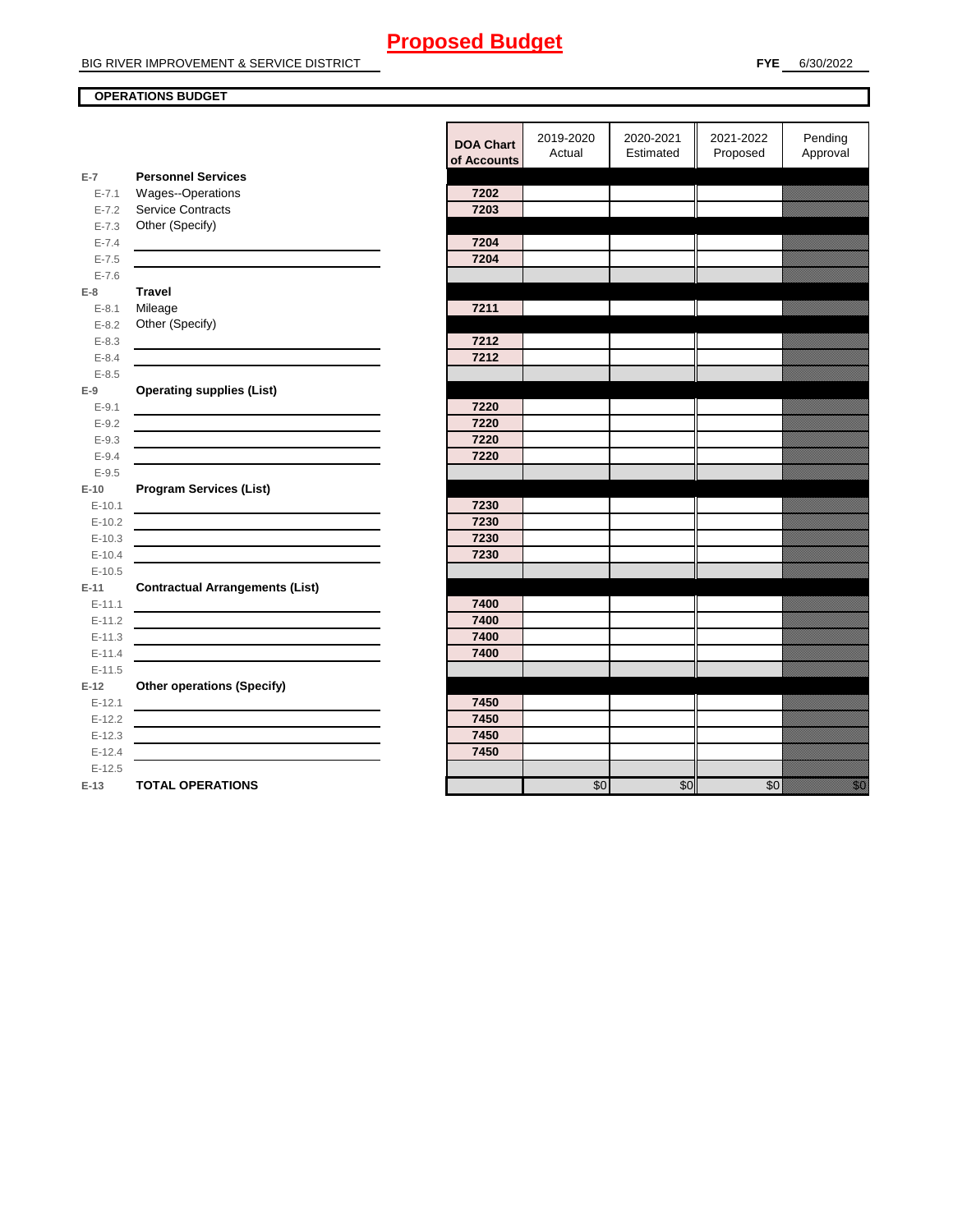BIG RIVER IMPROVEMENT & SERVICE DISTRICT

#### **INDIRECT COSTS BUDGET**

|          |                              | <b>DOA Chart</b><br>of Accounts | 2019-2020<br>Actual | 2020-2021<br>Estimated | 2021-2022<br>Proposed | Pending<br>Approval                                                                                                     |
|----------|------------------------------|---------------------------------|---------------------|------------------------|-----------------------|-------------------------------------------------------------------------------------------------------------------------|
| $E-14$   | Insurance                    |                                 |                     |                        |                       |                                                                                                                         |
| $E-14.1$ | Liability                    | 7502                            |                     |                        |                       |                                                                                                                         |
| $E-14.2$ | Buildings and vehicles       | 7503                            |                     |                        |                       |                                                                                                                         |
| $E-14.3$ | Equipment                    | 7504                            |                     |                        |                       |                                                                                                                         |
| $E-14.4$ | Other (Specify)              |                                 |                     |                        |                       |                                                                                                                         |
| $E-14.5$ | treasury bond                | 7505                            |                     |                        | \$100                 | <u> Hillian S</u>                                                                                                       |
| $E-14.6$ |                              | 7505                            |                     |                        |                       |                                                                                                                         |
| $E-14.7$ |                              |                                 |                     |                        |                       |                                                                                                                         |
| $E-15$   | Indirect payroll costs:      |                                 |                     |                        |                       |                                                                                                                         |
| $E-15.1$ | FICA (Social Security) taxes | 7511                            |                     |                        |                       |                                                                                                                         |
| $E-15.2$ | <b>Workers Compensation</b>  | 7512                            |                     |                        |                       |                                                                                                                         |
| $E-15.3$ | <b>Unemployment Taxes</b>    | 7513                            |                     |                        |                       |                                                                                                                         |
| $E-15.4$ | Retirement                   | 7514                            |                     |                        |                       |                                                                                                                         |
| $E-15.5$ | Health Insurance             | 7515                            |                     |                        |                       |                                                                                                                         |
| $E-15.6$ | Other (Specify)              |                                 |                     |                        |                       |                                                                                                                         |
| $E-15.7$ |                              | 7516                            |                     |                        |                       |                                                                                                                         |
| $E-15.8$ |                              | 7516                            |                     |                        |                       |                                                                                                                         |
| $E-15.9$ |                              |                                 |                     |                        |                       |                                                                                                                         |
|          |                              |                                 |                     |                        |                       |                                                                                                                         |
| $E-17$   | <b>TOTAL INDIRECT COSTS</b>  |                                 | \$0                 | \$0                    | \$100                 | e de la componenta de la componenta de la componenta de la componenta de la componenta de la componenta de la<br>España |

#### **DEBT SERVICE BUDGET**

| <b>DOA Chart</b><br>of Accounts | 2019-2020<br>Actual | 2020-2021<br>Estimated | 2021-2022<br>Proposed | Pending<br>Approval |
|---------------------------------|---------------------|------------------------|-----------------------|---------------------|
|                                 |                     |                        |                       |                     |
| 6401                            |                     |                        |                       |                     |
| 6410                            |                     |                        |                       |                     |
| 6420                            |                     |                        |                       |                     |
|                                 |                     |                        |                       |                     |

**D-1 Debt Service**

D-1.1 Principal

D-1.2 **Interest** 

D-1.3 **Fees** 

**D-2 TOTAL DEBT SERVICE**